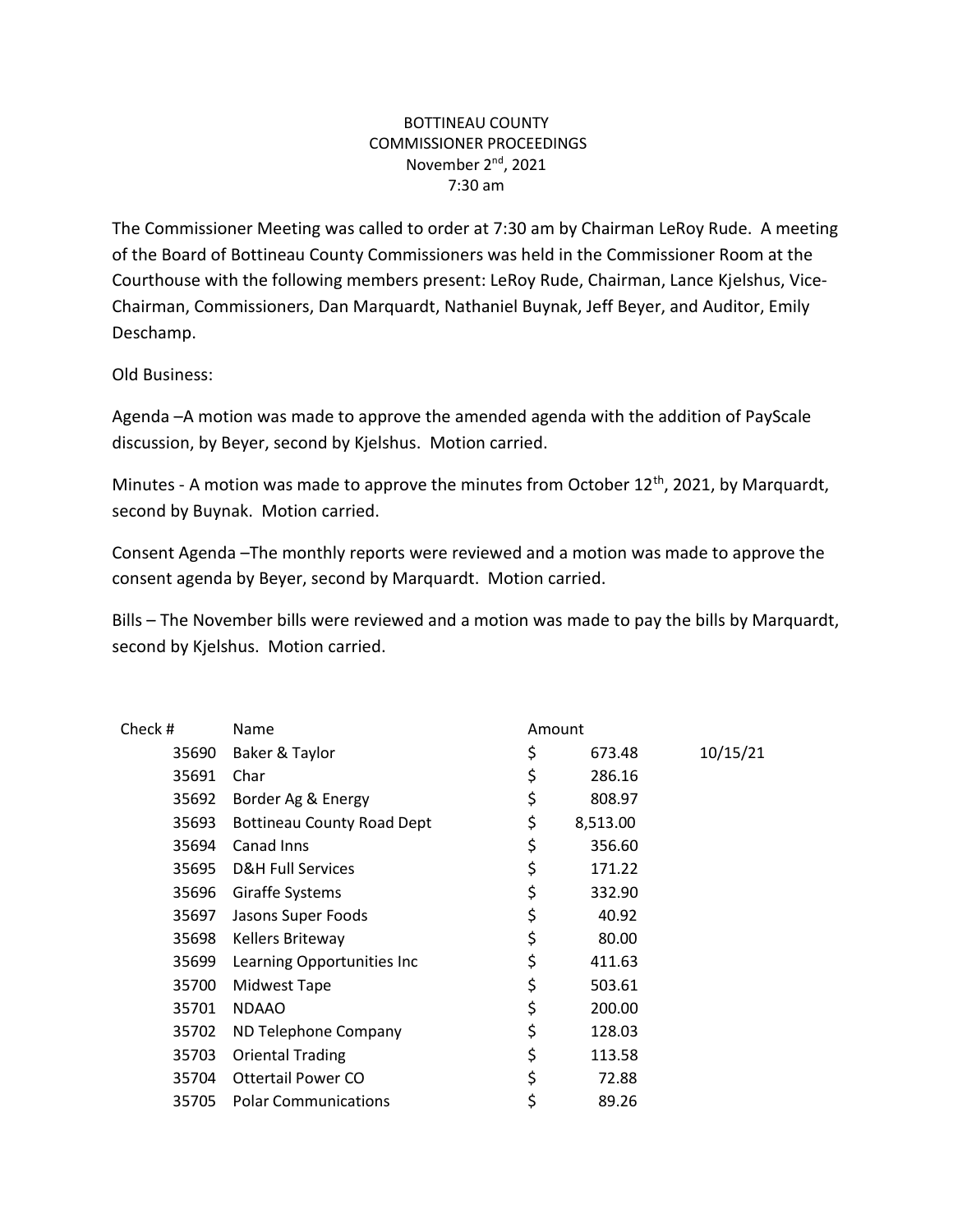| 35706  | Reitan, Beth                            | \$<br>303.66    |          |
|--------|-----------------------------------------|-----------------|----------|
| 35707  | <b>SRT</b>                              | \$<br>694.80    |          |
| 901072 | Monson, Ann                             | \$<br>4,348.61  |          |
| 901073 | ND Game and Fish                        | \$<br>30.00     |          |
| 901074 | Paystubz                                | \$<br>614.91    |          |
| 901075 | Verizon Wireless                        | \$<br>1,811.81  |          |
| 35708  | ND Game and Fish                        | 2,453.68        | 10/20/21 |
| 35709  | <b>Ottertail Power Company</b>          | 50.55           |          |
| 35710  | American Family Insurance               | \$<br>3,403.70  | 10/29/21 |
| 35711  | Bank of ND                              | \$<br>9,500.00  |          |
| 35712  | Bank of ND                              | \$<br>36,000.00 |          |
| 35713  | Colonial Life & Accident                | \$<br>1,524.59  |          |
| 35714  | Monson, Ann                             | \$<br>2,862.10  |          |
| 35715  | Monson, Ann                             | \$<br>3,762.42  |          |
| 35716  | ND Child Support Division               | \$<br>1,550.00  |          |
| 35717  | North Dakota United                     | \$<br>91.84     |          |
| 35718  | New York Life Insurance                 | \$<br>54.64     |          |
| 35719  | <b>Renville County</b>                  | \$<br>1,733.84  |          |
| 35720  | The Standard                            | \$<br>2,624.40  |          |
| 35721  | Unum Life INS Company                   | \$<br>268.27    |          |
| 901076 | <b>First National Bank</b>              | \$<br>6,902.38  |          |
| 901077 | <b>Internal Revenue Service</b>         | \$<br>27,216.85 |          |
| 901078 | Internal Revenue Service                | \$<br>46,079.53 |          |
| 901079 | ND Unclaimed Property Division          | \$<br>838.66    |          |
| 35728  | Aqusign LLc                             | \$<br>450.00    | 11/05/21 |
| 35729  | <b>Balco Uniform Co Inc</b>             | \$<br>227.60    |          |
| 35730  | Berenston, Erin                         | \$<br>38.50     |          |
| 35731  | <b>B &amp; M Laundry Service</b>        | \$<br>454.81    |          |
| 35732  | Border Ag & Energy                      | \$<br>345.98    |          |
| 35733  | <b>Bottineau Clinic Pharmacy</b>        | \$<br>58.08     |          |
| 35734  | <b>Bottineau Plumbing &amp; Heating</b> | \$<br>580.67    |          |
| 35735  | <b>Broke White Company</b>              | \$<br>1,950.00  |          |
| 35736  | <b>Butler Machinery</b>                 | \$<br>5,873.73  |          |
| 35737  | <b>Cenex Fleet Fueling</b>              | \$<br>2,491.66  |          |
| 35738  | <b>Circle Sanitation</b>                | \$<br>68.75     |          |
| 35739  | Bottineau, City of                      | \$<br>505.80    |          |
| 35740  | Maxbass, City of                        | \$<br>87.00     |          |
| 35741  | Newburg, City of                        | \$<br>37.00     |          |
| 35742  | Clemens, Sara                           | \$<br>62.41     |          |
| 35743  | Clute Office Equip.                     | \$<br>464.30    |          |
| 35744  | Clute Office Equip.                     | \$<br>167.74    |          |
| 35745  | Courant                                 | \$<br>935.25    |          |
| 35746  | Deschamp, Emily                         | \$<br>89.60     |          |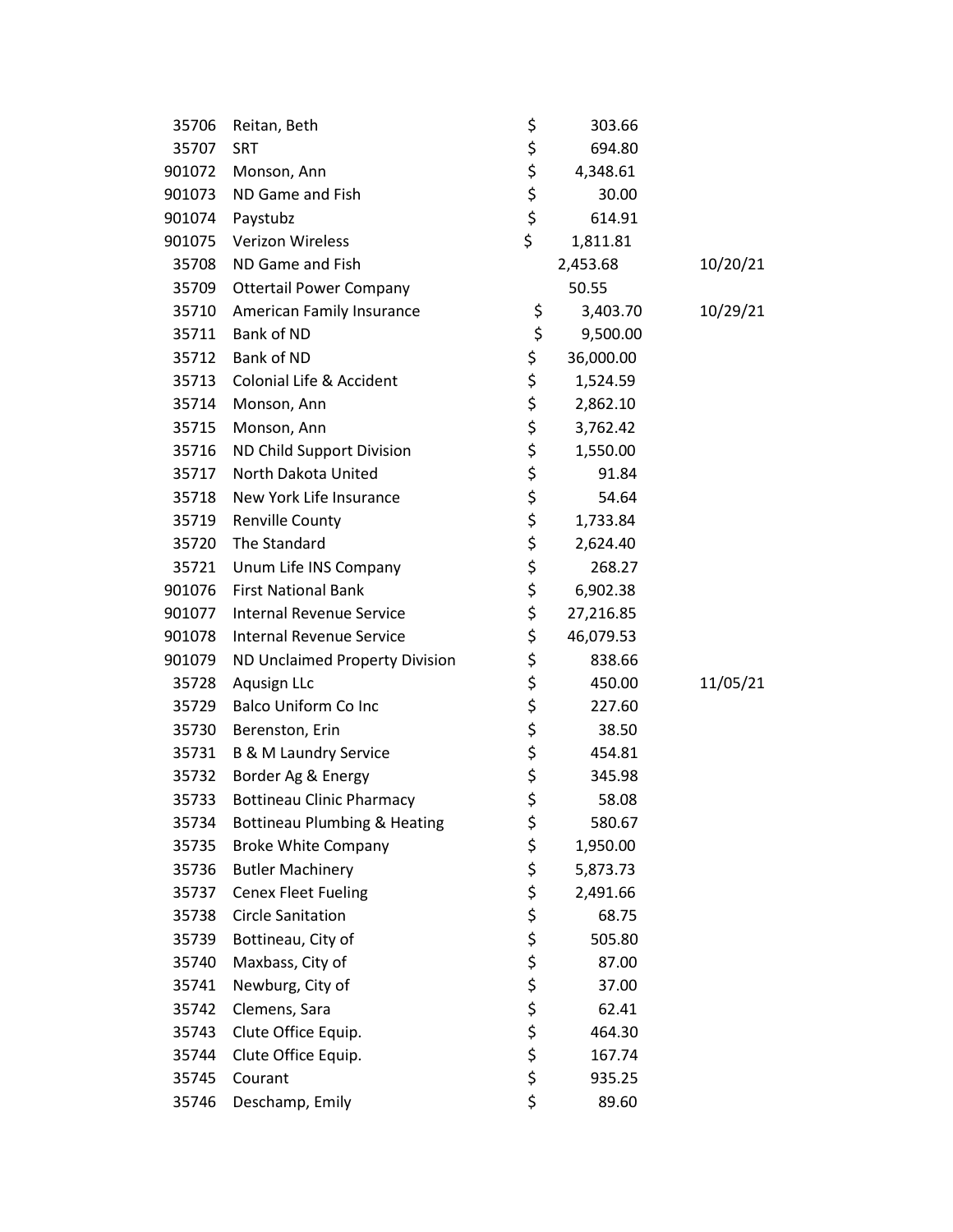| 35747 | <b>DH Full Service</b>           | \$<br>327.03    |
|-------|----------------------------------|-----------------|
| 35748 | <b>DMC Wear Parts</b>            | \$<br>23,723.15 |
| 35749 | Drive Chev Buick                 | \$<br>2,046.12  |
| 35750 | <b>Bottineau EDC</b>             | \$<br>1,000.00  |
| 35751 | Family Vison Center              | \$<br>306.00    |
| 35752 | <b>Farmers Union Oil WC</b>      | \$<br>29.38     |
| 35753 | Gooseneck Implement              | \$<br>76.24     |
| 35754 | <b>Gustafson Oil</b>             | \$<br>334.50    |
| 35755 | <b>IAAO</b>                      | \$<br>225.00    |
| 35756 | <b>Information Tech Dept</b>     | \$<br>4,776.30  |
| 35757 | Jasons Super Foods               | \$<br>67.21     |
| 35758 | <b>JB Express</b>                | \$<br>190.00    |
| 35759 | Johnson Controls                 | \$<br>3,388.55  |
| 35760 | Johnson Controls                 | \$<br>11,400.00 |
| 35761 | Jordan Law Office PPLC           | \$<br>8,334.00  |
| 35762 | JS Wholesale Vending             | \$<br>315.72    |
| 35763 | Keller, Darrel                   | \$<br>60.00     |
| 35764 | Kettlerlings Yard                | \$<br>604.00    |
| 35765 | Kippen, Taylor                   | \$<br>206.25    |
| 35766 | Lakeshore lawns                  | \$<br>1,100.00  |
| 35767 | Lee, Carl                        | \$<br>621.00    |
| 35770 | Mikkelsen Aggregates             | \$<br>72,935.00 |
| 35771 | <b>MK Electric</b>               | \$<br>1,650.21  |
| 35772 | Murphy, Sean                     | \$<br>105.00    |
| 35773 | <b>NCTI</b>                      | \$<br>899.00    |
| 35774 | ND Association of Counties       | \$<br>138.60    |
| 35775 | <b>NDAAEA</b>                    | \$<br>75.00     |
| 35776 | North Dakota One Call            | \$<br>8.40      |
| 35777 | <b>NDEAFCS</b>                   | \$<br>115.00    |
| 35778 | Nelson, Don                      | \$<br>150.00    |
| 35779 | <b>Newman Signs</b>              | \$<br>965.25    |
| 35780 | North Central Electric Coop      | \$<br>598.34    |
| 35781 | Normont Equipment Co             | \$<br>1,111.16  |
| 35782 | O'Keefe Oil                      | \$<br>5,533.25  |
| 35783 | OK Tire Store Minot              | \$<br>704.80    |
| 35784 | <b>Ottertail Power Co</b>        | \$<br>133.64    |
| 35785 | Pedie, Ashley                    | \$<br>553.84    |
| 35786 | <b>Polar Communications</b>      | \$<br>89.26     |
| 35787 | Pomps Tire Service               | \$<br>309.45    |
| 35788 | Pro It LLC                       | \$<br>5,795.92  |
| 35789 | <b>Productivity Plus Account</b> | \$<br>815.07    |
| 35790 | <b>Quality Inn</b>               | \$<br>259.20    |
| 35791 | <b>Runnings Supply</b>           | \$<br>1,554.63  |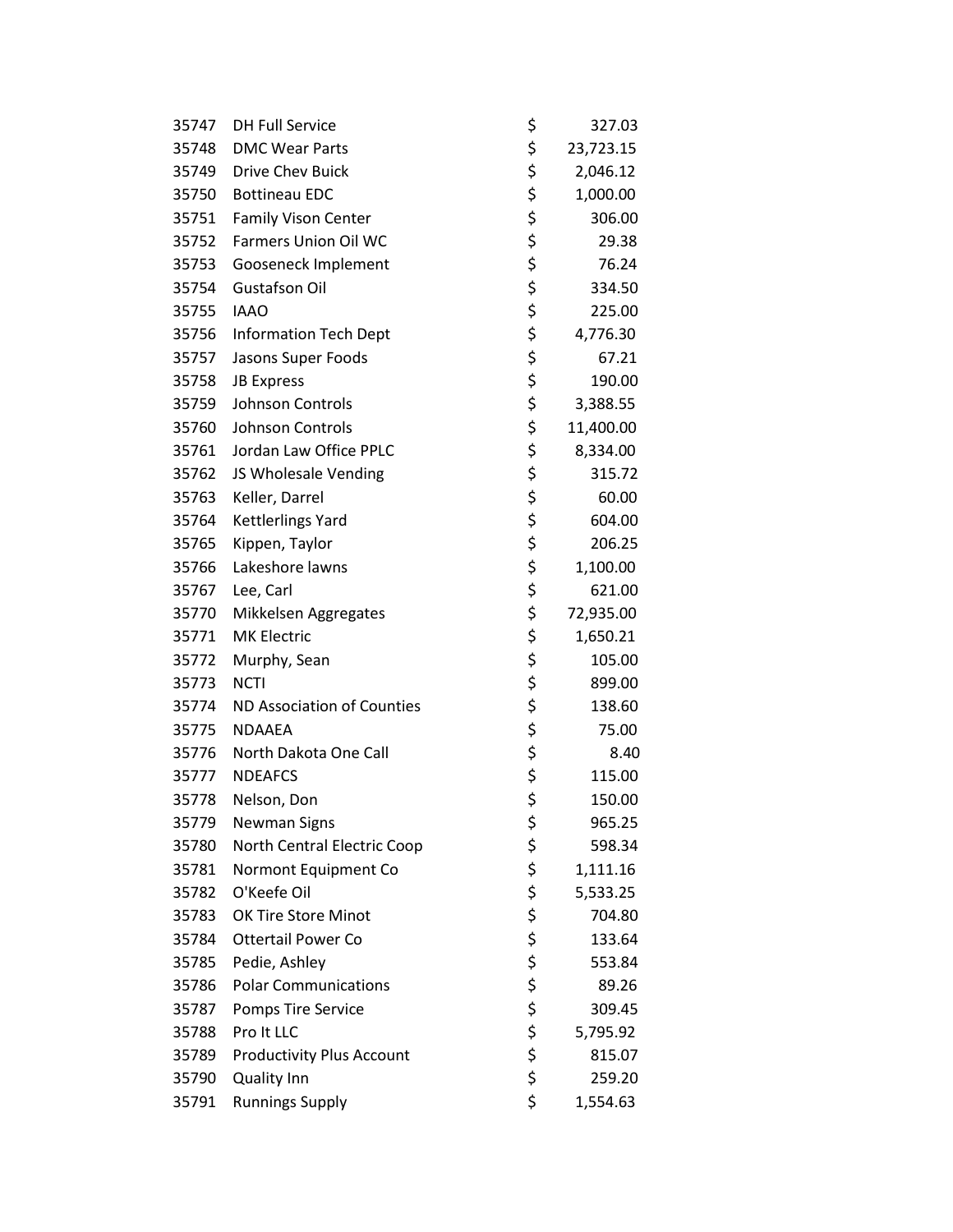| 35792  | Sawmill Corner Stop                   | \$<br>71.01     |          |
|--------|---------------------------------------|-----------------|----------|
| 35793  | Share Corp                            | \$<br>189.06    |          |
| 35794  | Souris River Telephone                | \$<br>544.61    |          |
| 35795  | Source One Supply Inc                 | \$<br>246.38    |          |
| 35796  | Spectrum                              | \$<br>57.99     |          |
| 35797  | Spectrum                              | \$<br>1,380.92  |          |
| 35798  | <b>State Treasurer</b>                | \$<br>3,690.75  |          |
| 35799  | <b>St Andrews Health Center</b>       | \$<br>912.27    |          |
| 35800  | <b>St Andrews Clinic</b>              | \$<br>1,181.00  |          |
| 35801  | Swanston Equipment                    | \$<br>5,000.00  |          |
| 35802  | <b>Swingen Construction</b>           | \$<br>75,000.00 |          |
| 35803  | Thompson, Heather                     | \$<br>195.40    |          |
| 35804  | Thomas Law Firm                       | \$<br>275.00    |          |
| 35805  | Tk Elevator Corporation               | \$<br>983.60    |          |
| 35806  | <b>Transunion Risk Alternative</b>    | \$<br>220.00    |          |
| 35807  | <b>Tritech Software Systems</b>       | \$<br>17,979.91 |          |
| 35808  | <b>Trinity Medical Group</b>          | \$<br>175.00    |          |
| 35809  | <b>TrueNorth Steel Inc</b>            | \$<br>746.73    |          |
| 35810  | True North Chiropractic               | \$<br>100.00    |          |
| 35811  | <b>Turtle Mountain Communications</b> | \$<br>1,867.99  |          |
| 35812  | Turbo Septic Service                  | \$<br>250.00    |          |
| 35813  | Tweed Country Ag                      | \$<br>334.45    |          |
| 35814  | <b>United States Treasury</b>         | \$<br>0.01      |          |
| 35815  | Verizon                               | \$<br>40.02     |          |
| 35816  | Ward County Sheriffs Dept             | \$<br>24.24     |          |
| 35817  | <b>WM Corporate Services</b>          | \$<br>1,054.08  |          |
| 35818  | Wex Bank                              | \$<br>1,259.52  |          |
| 35819  | Whitteman, Lori                       | \$<br>98.00     |          |
| 35820  | Wold Eng.                             | \$<br>23,128.28 |          |
| 901080 | NDPers-Dakota plan                    | \$<br>87,386.78 | 11/08/21 |
| 901081 | ND Public Employee Retirement         | \$<br>45,722.24 |          |
| 901082 | <b>NDPers</b>                         | \$<br>5,451.00  |          |
| 35821  | Biberdorf, David & Vernonica          | \$<br>180.00    |          |
| 35822  | Diebold, Melissa                      | \$<br>225.00    |          |
| 35823  | Block, Todd & Marilyn                 | \$<br>1,812.00  |          |
| 35824  | <b>Caterpillar Financial Services</b> | \$<br>42,080.00 |          |
| 35825  | <b>Caterpillar Financial Services</b> | \$<br>45,862.24 |          |
| 35826  | Diebold, Wayde                        | \$<br>225.00    |          |
| 35827  | Farmers Union Oil W                   | \$<br>13,259.62 |          |
| 35828  | Graveseth, Howard & Elaine            | \$<br>1,680.00  |          |
| 35829  | Mikkelsen, Monte & Darla              | \$<br>1,524.00  |          |
| 35830  | <b>Ottertail Power Co</b>             | \$<br>36.90     |          |
| 35831  | <b>Quadient Leasing</b>               | \$<br>183.33    |          |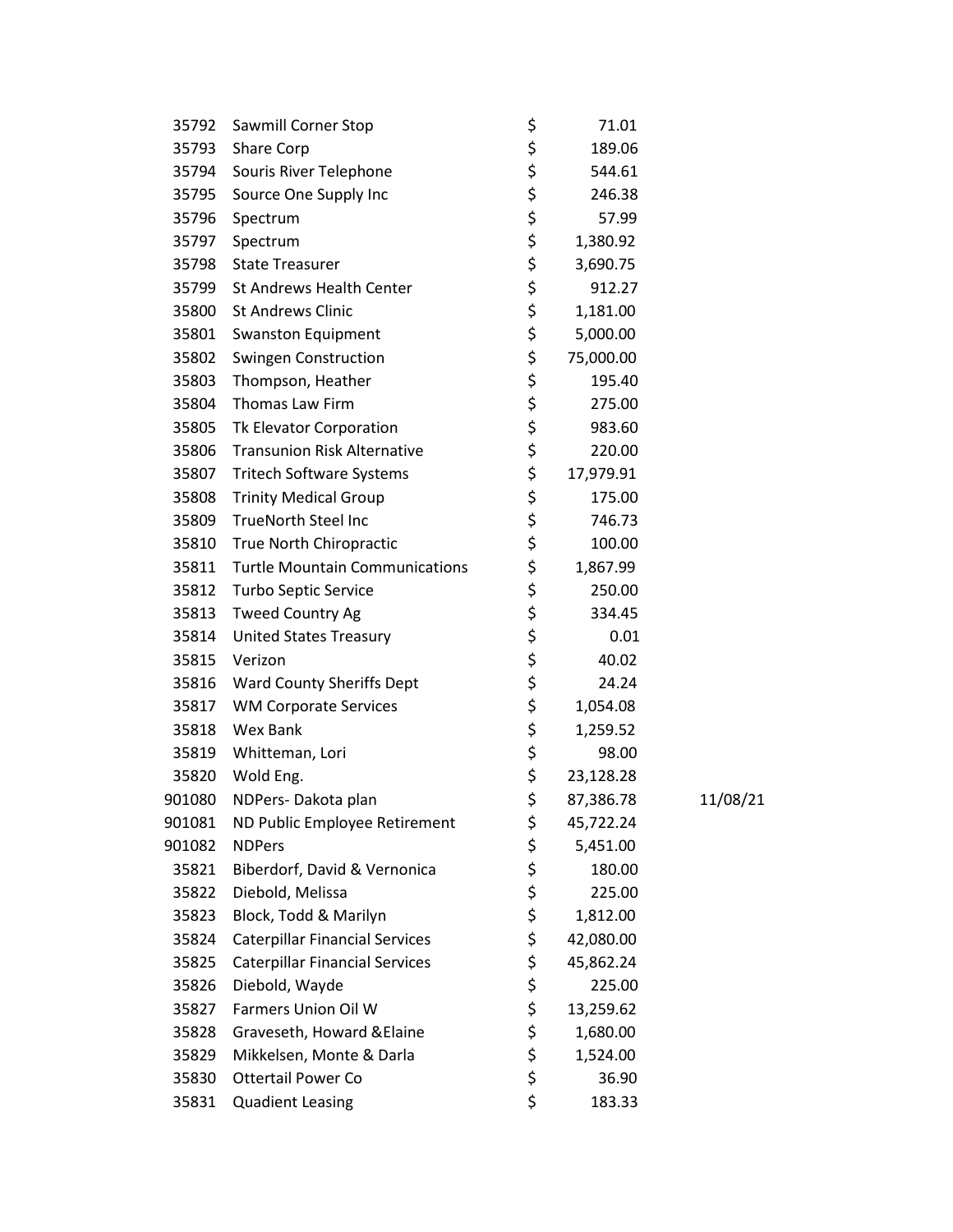| 35832 | Twin Lake Farms LLC        | \$<br>168.00     |          |
|-------|----------------------------|------------------|----------|
| 35833 | <b>Verizon Connect NWF</b> | \$<br>324.61     |          |
| 35834 | Visa (Ann)                 | \$<br>71.42      |          |
| 35835 | Visa Ritchie)              | \$<br>812.77     |          |
| 35836 | Visa (Auditor)             | \$<br>867.77     |          |
| 35837 | Visa (EXT)                 | \$<br>627.20     |          |
| 35841 | Lexipol                    | \$<br>936.00     | 11/09/21 |
|       | Payroll                    | \$<br>236,749.28 |          |
|       | Total                      | 959,214.21       |          |

New Business:

Emily discussed with the board a request from Melonie Bowers, Park Attendant, for edging to be placed around the playground equipment that was added to Carbury Dam Park in August.

It was the consensus of the board to provide years of service awards to employees.

The board discussed the PayScale that Bottineau County has implemented. A motion was made to grant a 2% COLA to the 2022 budged to all employees by Marquardt, second by Beyer. Roll call vote unanimous. Motion carried.

Emily updated the board on the letter that was received from the Internal Revenue Service.

Kent Indvik and Seth Demontigny, Wold Engineering, gave an update on the County projects –

-Project BRO-0005(052)-Omemee Box Culvert-Gladen Construction has installed the box culvert and is finishing up this project. It was the consensus of the board for the project to remain open until the seeding is completed next spring.

-Project-0005(058)-Souris Box Culvert- This project has been completed. Damage to the ditch was done by the drain tile company. Ritch will monitor till the repairs are completed.

-Special Road Fund Application for paving at Long Lake was discussed. The estimate was revised to \$738,710.00. A motion was made to apply for the Special Road Fund application by Buynak, second by Marquardt. Roll call vote unanimous. Motion carried.

-Kent discussed the Kramer to Russell paving. He gave the board an updated cost estimate for this project. A motion was made to accept the estimate for CP-0520 in the amount of \$2,041,034.87 by Marquardt, second by Kjelshus. Roll call vote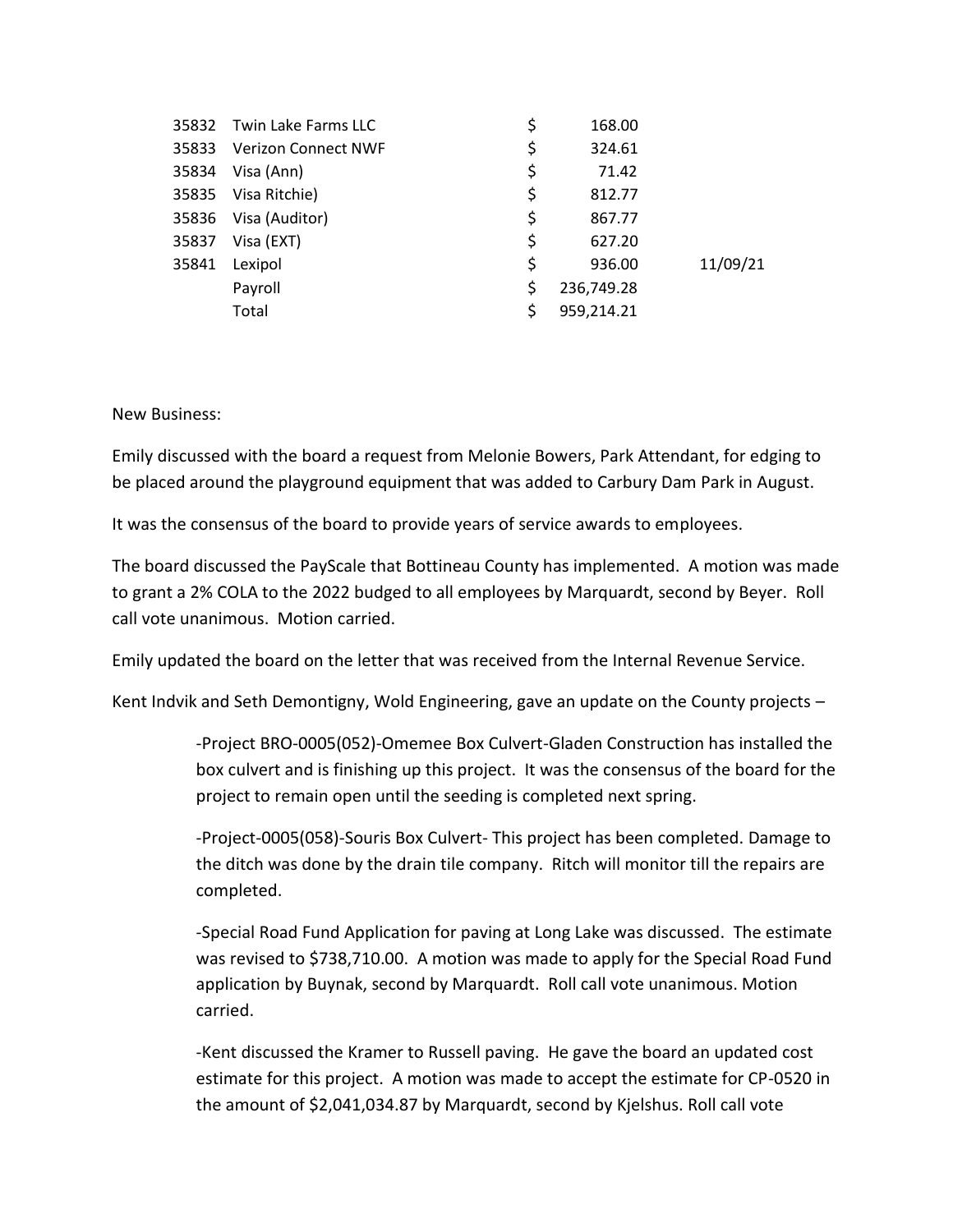unanimous. Motion carried. This project will have a possible bid opening of March 2022.

Ritchie Gimbel, Road Superintendent, discussed the TAP funding for 2025 in the amount of \$288,900.00 to connect the bike trail from Sawmill Corner to Highland Road. A motion was made to apply for the TAP funding for 2025 by Beyer, second by Buynak. Roll call vote unanimous. Motion carried. Ritch updated the board on the progress on replacing the pipe 2 ¼ miles south of Souris on County Road 37. Ritch received two applications for the Landa blade operator, a decision will be made within the week for this position.

Seymour Jordan, States Attorney, met with the board and discussed County activity.

Matt Schimetz, Chief Deputy, met with the board to discuss the Sheriff Office activity. A motion was made to sell surplus county property by Kjelshus, second by Buynak. Roll call vote unanimous. Motion carried. It was consensus of the board to donate the old light bars from deputy vehicle to Bottineau County Fire Departments.

Discussion was held about COVID pay and what the steps will be going forward for employees. It was the consensus of the board for employees to use their annual or sick leave if they are required to miss work due to COVID.

The board discussed the application that was submitted to authorize LL beverages LLC to sell alcohol during the LandOLive Event at Lake Metigoshe in 2022. A motion was made to table the application until the States Attorney and other entities are contacted for further information regarding this, by Marquardt, second by Beyer. Roll call vote unanimous. Motion carried.

Paul Muskoff, Comp Cam, met with the board to discuss an IT contract with the County.

Emily updated the board on the Energy Grant, she will be submitting to update the lights in the Commissioner Room to LED.

Emily and Nathaniel updated the board on the Elmer Jesme meeting that was held on October 25, 2021 in Ward County.

Kristy Titus, Emergency Manager, met with the board to discuss the Burn Policy for Bottineau County. She also discussed the table top exercise that was completed by the employees on October 20th, 2021.

Department Head meeting – Chairman Rude gave a review of the meeting and asked the department heads to give an update on their office activity.